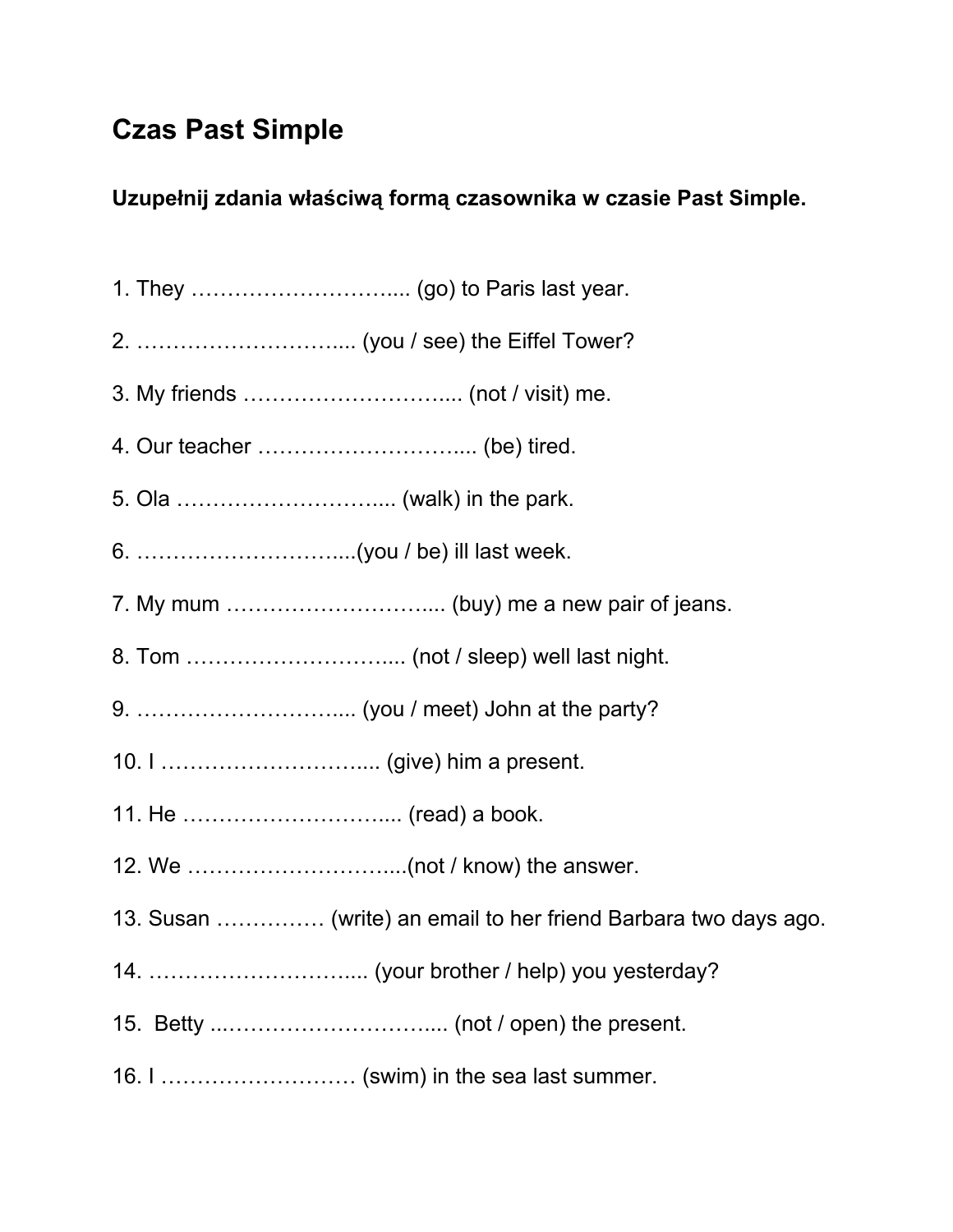- 17. My guests ………………………(sing) 'Happy Birthday'.
- 18. He ……………………….... (not / eat) anything on breakfast.
- 19. Steve ……………………….... (break) his leg yesterday.
- 20. The weather …………………… (be) nice last Saturday.
- 21. ……………………….. (Mark / tell) you the truth?
- 22. ……………………….... (they / be) with you in Spain last summer.
- 23. He ……………………….... (be born) 42 years ago.
- 24. Children ……………………….. (make) Christmas cards for our guests.
- 25. The tallest boy in the class …………… (reach) the books on the shelf.
- 26. They ……………………….... (not / visit) us yesterday.
- 27. The man ……………………….... (not / help) her.
- 28. ……………………….... (you / meet) Helen two days ago?
- 29. Diana ………………………. (bring) a hamster to school.
- 30. Tom ……………………….... (not / lend) me any money.

angielek.pl